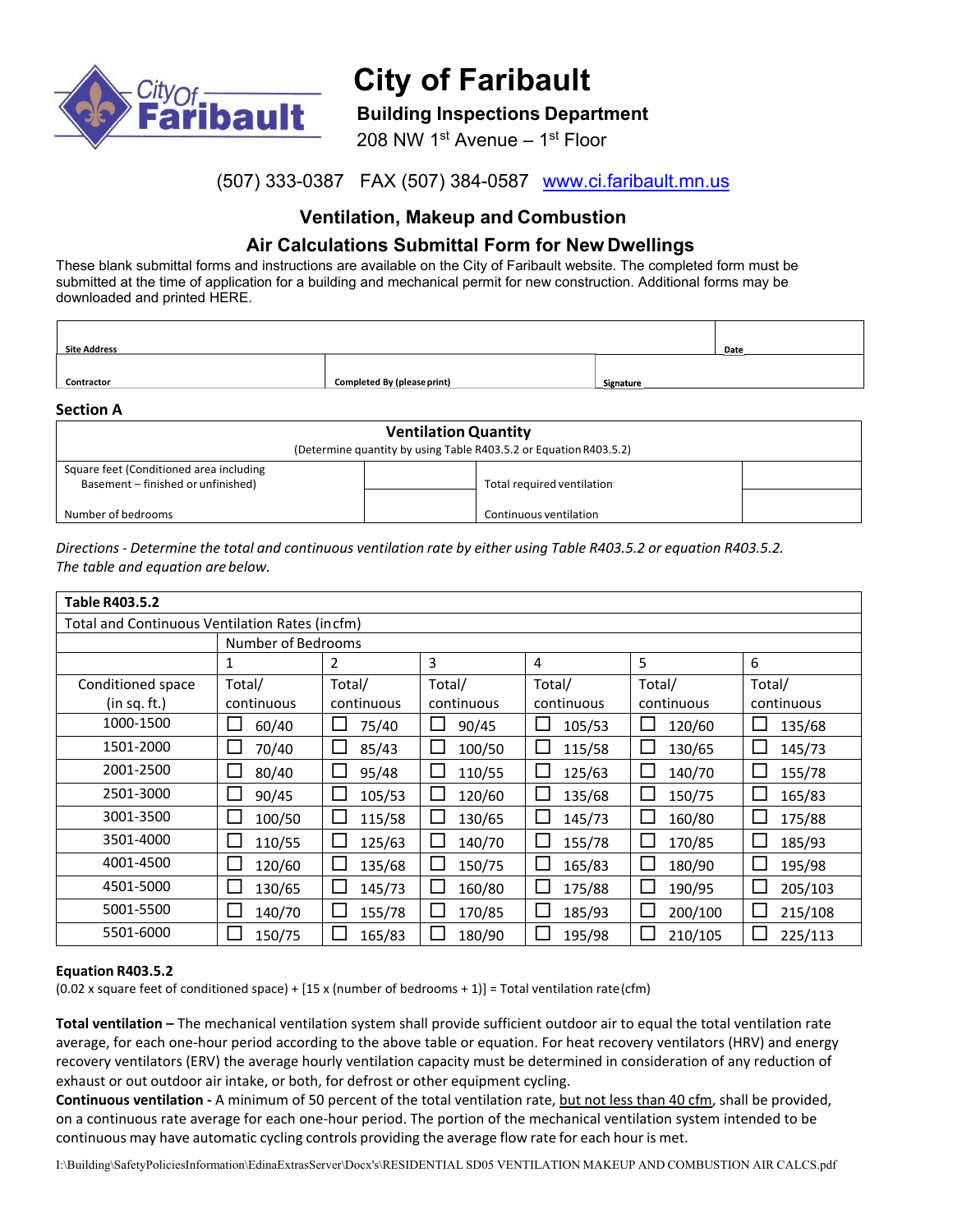**Section B**

## Ventilation Method

| Balanced, HRV (Heat Recovery Ventilator) or ERV (Energy Recovery |         |          |
|------------------------------------------------------------------|---------|----------|
| Ventilator) – cfm of unit in low must not exceed continuous      | Low CFM | High CFM |
| ventilation rating by more than 100%.                            |         |          |

Directions - Balanced ventilation systems are typically HRV or ERV's. Enter the low and high cfm amounts. Low cfm air flow must be equal to or greater than the required continuous ventilation rate and less than 100% greater than the continuous rate. (For instance, if the low cfm is 40 cfm, the ventilation fan must not exceed 80 cfm.) Automatic controls may allow the use of a *larger fan that is operated a percentage of eachhour.*

#### **Section C**

| <b>Ventilation Fan Schedule</b> |          |            |              |  |  |
|---------------------------------|----------|------------|--------------|--|--|
| Description                     | Location | Continuous | Intermittent |  |  |
|                                 |          |            |              |  |  |
|                                 |          |            |              |  |  |
|                                 |          |            |              |  |  |
|                                 |          |            |              |  |  |

Directions - The ventilation fan schedule should describe what the fan is for, the location, cfm, and whether it is used for continuous or intermittent ventilation. The fan that is chose for continuous ventilation must be equal to or greater than the low cfm air rating and less than 100% greater than the continuous rate. (For instance, if the low cfm is 40 cfm, the continuous ventilation fan must not exceed 80 cfm.) Automatic controls may allow the use of a larger fan that is operated a percentage of *each hour.*

#### **Section D**

| <b>Ventilation Controls</b>                                                     |  |  |  |  |  |
|---------------------------------------------------------------------------------|--|--|--|--|--|
| (Describe operation and control of the continuous and intermittent ventilation) |  |  |  |  |  |
|                                                                                 |  |  |  |  |  |
|                                                                                 |  |  |  |  |  |
|                                                                                 |  |  |  |  |  |
|                                                                                 |  |  |  |  |  |
|                                                                                 |  |  |  |  |  |

Directions - Describe the operation of the ventilation system. There should be adequate detail for plan reviewers and inspectors to verify design and installation compliance. Related trades also need adequate detail for placement of controls and proper operation of the building ventilation. If exhaust fans are used for building ventilation, describe the operation and location of any controls, indicators and legends. If an ERV or HRV is to be installed, describe how it will be installed. If it will be connected and interfaced with the air handling equipment, please describe such connections as detailed in the manufactures' installation instructions. If the installation instructions require or recommend the equipment to be interlocked with the air handling equipment for proper operation, such interconnection shall be made and *described.*

#### **Section E**

| Make-up air                                                                                   |                                                                                  |                                                   |  |  |  |
|-----------------------------------------------------------------------------------------------|----------------------------------------------------------------------------------|---------------------------------------------------|--|--|--|
|                                                                                               | Passive (determined from calculations from Table 501.41)                         |                                                   |  |  |  |
|                                                                                               | Powered (determined from calculations from Table 501.4.1)                        |                                                   |  |  |  |
|                                                                                               | Interlocked with exhaust device (determined from calculation from Table 501.4.1) |                                                   |  |  |  |
| Other, describe:                                                                              |                                                                                  |                                                   |  |  |  |
| Location of duct or system ventilation make-up air: Determined from make-up air opening table |                                                                                  |                                                   |  |  |  |
| Cfm                                                                                           |                                                                                  | Size and type (round, rectangular, flex or rigid) |  |  |  |

(NR means notrequired)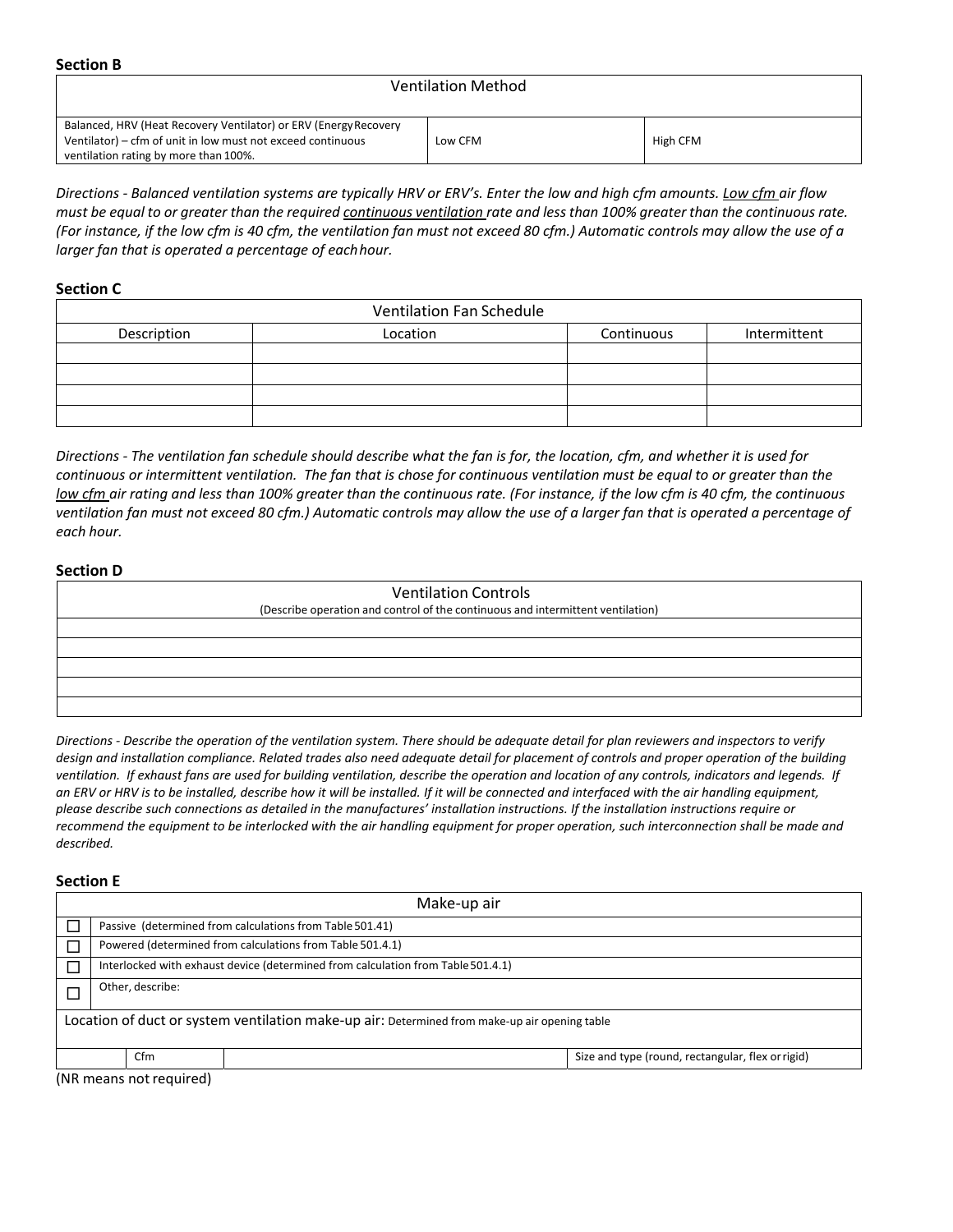Directions - In order to determine the makeup air, Table 501.4.1 must be filled out (see below). For most new installations, column A will be appropriate, however, if atmospherically vented appliances or solid fuel appliances are installed, use the appropriate column. For existing dwellings, see IMC 501.4.3. Please note, if the makeup air quantity is negative, no additional makeup air will be required for ventilation, if the value is positive refer to Table 501.3.2 and size the opening. Transfer the cfm, size of opening and type (round, rectangular, flex or rigid) to the last line of section D. The make-up air supply must be installed per IMC501.4.2.3.

| Table 501.4.1                                                                                                                                                                                    |                                                                                           |                                                                                            |                                                                                             |                                                                                                     |  |  |
|--------------------------------------------------------------------------------------------------------------------------------------------------------------------------------------------------|-------------------------------------------------------------------------------------------|--------------------------------------------------------------------------------------------|---------------------------------------------------------------------------------------------|-----------------------------------------------------------------------------------------------------|--|--|
| PROCEDURE TO DETERMINE MAKEUP AIR QUANITY FOR EXHAUST EQUIPMENT IN DWELLINGS<br>(Additional combustion air will be required for combustion appliances, see KAIR method for calculations)         |                                                                                           |                                                                                            |                                                                                             |                                                                                                     |  |  |
|                                                                                                                                                                                                  | One or multiple power<br>vent or direct vent<br>appliances or no<br>combustion appliances | One or multiple fan-<br>assisted appliances and<br>power vent or direct vent<br>appliances | One atmospherically vent<br>gas or oil appliance or<br>one solid fuel appliance<br>Column C | Multiple atmospherically<br>vented gas or oil<br>appliances or solid fuel<br>appliances<br>Column D |  |  |
|                                                                                                                                                                                                  | Column A                                                                                  | Column B                                                                                   |                                                                                             |                                                                                                     |  |  |
| 1. Use the appropriate column to<br>estimate house infiltration<br>a) pressure factor<br>(cfm/sf)                                                                                                | 0.15                                                                                      | 0.09                                                                                       | 0.06                                                                                        | 0.03                                                                                                |  |  |
| b) conditioned floor area (sf) (including<br>unfinished basements)                                                                                                                               |                                                                                           |                                                                                            |                                                                                             |                                                                                                     |  |  |
| Estimated House Infiltration (cfm): [1a<br>x 1b                                                                                                                                                  |                                                                                           |                                                                                            |                                                                                             |                                                                                                     |  |  |
| 2. Exhaust Capacity<br>a) continuous exhaust-only ventilation<br>system (cfm); (not applicable to<br>balanced ventilation systems such as<br>HRV)                                                |                                                                                           |                                                                                            |                                                                                             |                                                                                                     |  |  |
| b) clothes dryer (cfm)                                                                                                                                                                           | 135                                                                                       | 135                                                                                        | 135                                                                                         | 135                                                                                                 |  |  |
| c) 80% of largest exhaust rating (cfm);<br>Kitchen hood typically<br>(not applicable if recirculating system<br>or if powered makeup air is electrically<br>interlocked and match to exhaust)    |                                                                                           |                                                                                            |                                                                                             |                                                                                                     |  |  |
| d) 80% of next largest exhaust rating<br>(cfm); bath fan typically<br>(not applicable if recirculating system<br>or if powered makeup air is electrically<br>interlocked and matched to exhaust) | <b>Not</b><br>Applicable                                                                  |                                                                                            |                                                                                             |                                                                                                     |  |  |
| Total Exhaust Capacity (cfm);<br>$[2a + 2b + 2c + 2d]$                                                                                                                                           |                                                                                           |                                                                                            |                                                                                             |                                                                                                     |  |  |
| 3. Makeup Air Quantity (cfm)<br>a) total exhaust capacity (from above)                                                                                                                           |                                                                                           |                                                                                            |                                                                                             |                                                                                                     |  |  |
| b) estimated house infiltration (from<br>above)                                                                                                                                                  |                                                                                           |                                                                                            |                                                                                             |                                                                                                     |  |  |
| Makeup Air Quantity (cfm);<br>$[3a - 3b]$<br>(if value is negative, no makeup air is<br>needed)                                                                                                  |                                                                                           |                                                                                            |                                                                                             |                                                                                                     |  |  |
| 4. For makeup Air Opening Sizing,<br>refer to Table 501.4.2                                                                                                                                      |                                                                                           |                                                                                            |                                                                                             |                                                                                                     |  |  |

A. Use this column if there are other than fan-assisted or atmospherically vented gas or oil appliance or if there are no combustion appliances. (Power vent and direct vent appliances may be used.)

B. Use this column if there is one fan‐assisted appliance per venting system. (Appliances other than atmospherically vented appliances may also be included.)

C. Use this column if there is one atmospherically vented (other than fan‐assisted) gas or oil appliance per venting system or one solid fuel appliance.

D. Use this column if there are multiple atmospherically vented gas or oil appliances using a common vent or if there are atmospherically vented gas or oil appliances and solid fuelappliances.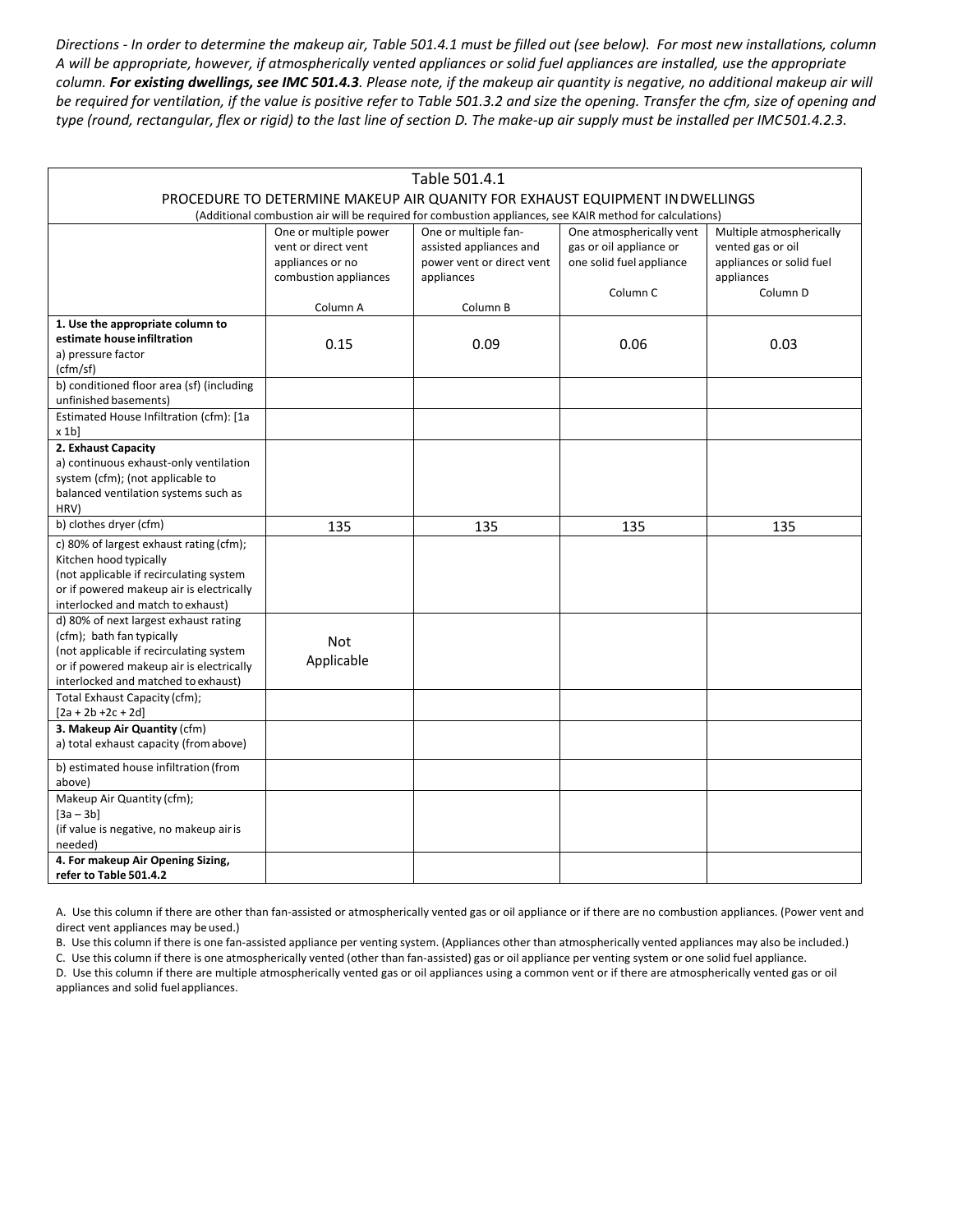## **Makeup Air Opening Table for New and ExistingDwelling Table 501.4.2**

|                                       | One or multiple power<br>vent, direct vent<br>appliances, or no<br>combustion appliances<br>Column A | One or multiple fan-<br>assisted appliances and<br>power vent or direct<br>vent appliances<br>Column B | One atmospherically<br>vented gas or oil<br>appliance or one solid<br>fuel appliance<br>Column <sub>C</sub> | Multiple atmospherically<br>vented gas or oil<br>appliances or solid fuel<br>appliances<br>Column D | Duct diameter  |
|---------------------------------------|------------------------------------------------------------------------------------------------------|--------------------------------------------------------------------------------------------------------|-------------------------------------------------------------------------------------------------------------|-----------------------------------------------------------------------------------------------------|----------------|
| Passive opening                       | $1 - 36$                                                                                             | $1 - 22$                                                                                               | $1 - 15$                                                                                                    | $1 - 9$                                                                                             | 3              |
| Passive opening                       | $37 - 66$                                                                                            | $23 - 41$                                                                                              | $16 - 28$                                                                                                   | $10 - 17$                                                                                           | 4              |
| Passive opening                       | $67 - 109$                                                                                           | $42 - 66$                                                                                              | $29 - 46$                                                                                                   | $18 - 28$                                                                                           | 5              |
| Passive opening                       | $110 - 163$                                                                                          | $67 - 100$                                                                                             | $47 - 69$                                                                                                   | $29 - 42$                                                                                           | 6              |
| Passive opening                       | $164 - 232$                                                                                          | $101 - 143$                                                                                            | $70 - 99$                                                                                                   | $43 - 61$                                                                                           | $\overline{7}$ |
| Passive opening                       | $233 - 317$                                                                                          | $144 - 195$                                                                                            | $100 - 135$                                                                                                 | $62 - 83$                                                                                           | 8              |
| Passive opening<br>w/motorized damper | $318 - 419$                                                                                          | $196 - 258$                                                                                            | $136 - 179$                                                                                                 | $84 - 110$                                                                                          | 9              |
| Passive opening<br>w/motorized damper | $420 - 539$                                                                                          | $259 - 332$                                                                                            | $180 - 230$                                                                                                 | $111 - 142$                                                                                         | 10             |
| Passive opening<br>w/motorized damper | $540 - 679$                                                                                          | $333 - 419$                                                                                            | $231 - 290$                                                                                                 | $143 - 179$                                                                                         | 11             |
| Powered makeup air                    | >679                                                                                                 | >419                                                                                                   | >290                                                                                                        | >179                                                                                                | <b>NA</b>      |

Notes:

A. An equivalent length of 100 feet of round smooth metal duct is assumed. Subtract 40 feet for the exterior hood and ten feet for each 90‐ degree elbow to determine the remaining length of straight ductallowable.

B. If flexible duct is used, increase the duct diameter by one inch. Flexible duct shall be stretched with minimal sags. Compressed duct shall not be accepted.

C. Barometric dampers are prohibited in passive makeup air openings when any atmospherically vented appliance is installed.

D. Powered makeup air shall be electrically interlocked with the largest exhaust system.

#### **Section F**

| Combustion air                                                               |               |  |  |  |
|------------------------------------------------------------------------------|---------------|--|--|--|
| Not required per mechanical code (No atmospheric or power vented appliances) |               |  |  |  |
| Passive (see IFGC Appendix E, Worksheet E-1)                                 | Size and type |  |  |  |
| Other, describe:                                                             |               |  |  |  |

Explanation - If no atmospheric or power vented appliances are installed, check the appropriate box, not required. If a power vented or atmospherically vented appliance installed, use IFGC Appendix E, Worksheet E-1 (see below). Please enter size and type. *Combustion air vent supplies must communicate with the appliance or appliances that require the combustion air.*

*Section F calculations follow on the next 2 pages.*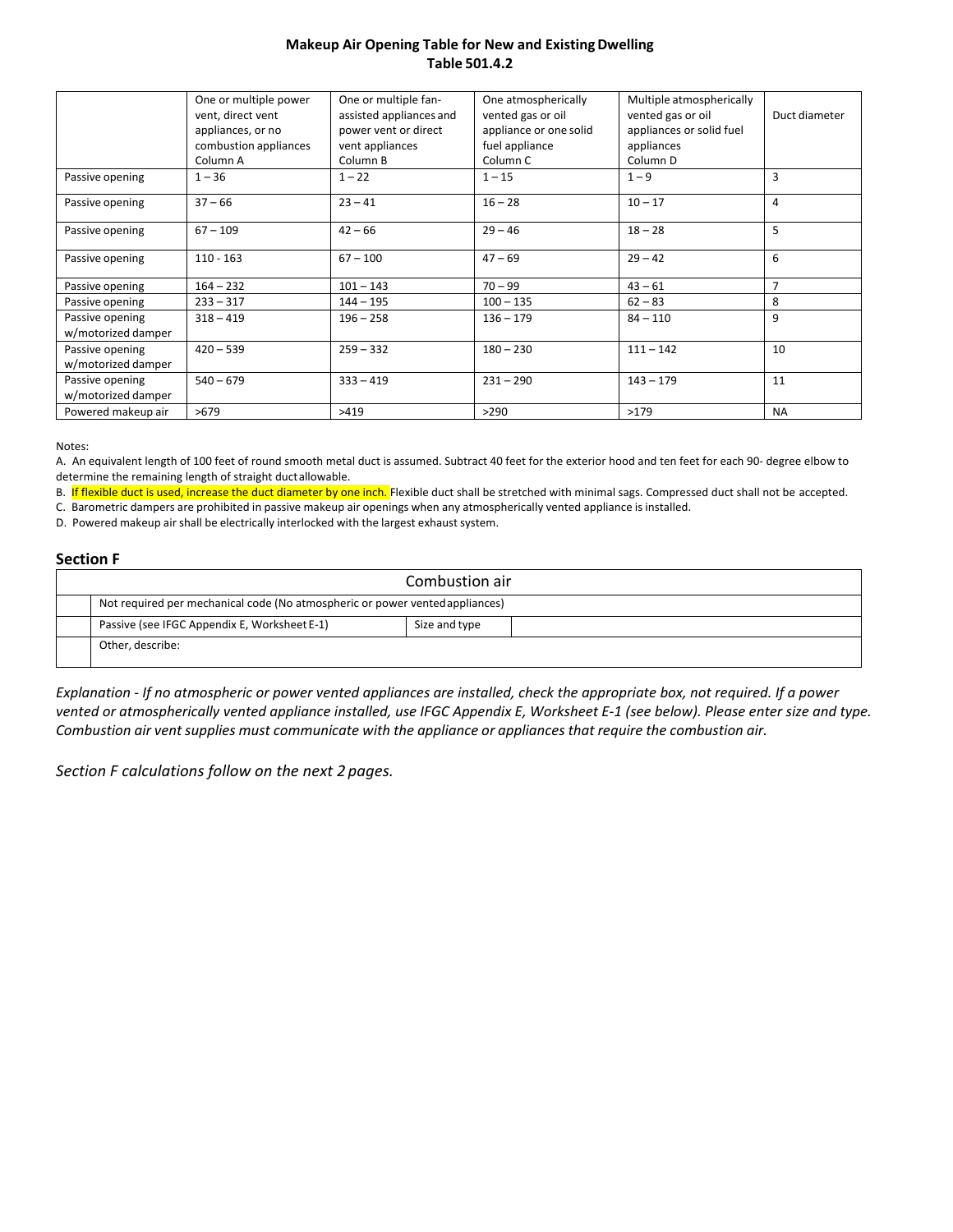Directions - The Minnesota Fuel Gas Code method to calculate to size of a required combustion air opening, is called the Known Air *Infiltration Rate Method. For new construction, 4b of step 4 is required to be filled out.*

| IFGC Appendix E, Worksheet E-1, 1346.6012                                                                                                                                                                                                                                                                          |        |  |  |  |  |
|--------------------------------------------------------------------------------------------------------------------------------------------------------------------------------------------------------------------------------------------------------------------------------------------------------------------|--------|--|--|--|--|
| <b>Residential Combustion Air Calculation Method</b>                                                                                                                                                                                                                                                               |        |  |  |  |  |
| (for Furnace, Boiler, and/or Water Heater in the Same Space)                                                                                                                                                                                                                                                       |        |  |  |  |  |
| Step 1: Complete vented combustion appliance information.                                                                                                                                                                                                                                                          |        |  |  |  |  |
| Furnace/Boiler:                                                                                                                                                                                                                                                                                                    |        |  |  |  |  |
| Draft Hood<br>Fan Assisted<br>Direct Vent<br>Btu/hr<br>Input: the contract of the contract of the contract of the contract of the contract of the contract of the contract of the contract of the contract of the contract of the contract of the contract of the contract of the con                              |        |  |  |  |  |
| or Power Vent                                                                                                                                                                                                                                                                                                      |        |  |  |  |  |
| Water Heater:                                                                                                                                                                                                                                                                                                      |        |  |  |  |  |
| Input: Btu/hr<br>Draft Hood<br>Fan Assisted<br>Direct Vent                                                                                                                                                                                                                                                         |        |  |  |  |  |
| or Power Vent                                                                                                                                                                                                                                                                                                      |        |  |  |  |  |
| Step 2: Calculate the volume of the Combustion Appliance Space (CAS) containing combustion appliances.                                                                                                                                                                                                             |        |  |  |  |  |
| The CAS includes all spaces connected to one another by code compliant openings.<br>CAS volume: the case of the case of the case of the case of the case of the case of the case of the case of the case of the case of the case of the case of the case of the case of the case of the case of the case of the ca | $ft^3$ |  |  |  |  |
| L x W x H<br>$\mathbf{L}$<br>W<br>H                                                                                                                                                                                                                                                                                |        |  |  |  |  |
|                                                                                                                                                                                                                                                                                                                    |        |  |  |  |  |
| <b>Step 3:</b> Determine Air Changes per Hour (ACH)1                                                                                                                                                                                                                                                               |        |  |  |  |  |
| Default ACH values have been incorporated into Table E-1 for use with Method 4b (KAIR Method).                                                                                                                                                                                                                     |        |  |  |  |  |
| If the year of construction or ACH is not known, use method 4a (Standard Method).                                                                                                                                                                                                                                  |        |  |  |  |  |
| Step 4: Determine Required Volume for Combustion Air. (DO NOT COUNT DIRECT VENT APPLIANCES)                                                                                                                                                                                                                        |        |  |  |  |  |
|                                                                                                                                                                                                                                                                                                                    |        |  |  |  |  |
| 4a. Standard Method                                                                                                                                                                                                                                                                                                |        |  |  |  |  |
| Total Btu/hr input of all combustion appliances                                                                                                                                                                                                                                                                    |        |  |  |  |  |
| TRV: $\mathsf{ft}^3$<br>Use Standard Method column in Table E-1 to find Total Required                                                                                                                                                                                                                             |        |  |  |  |  |
| Volume (TRV)                                                                                                                                                                                                                                                                                                       |        |  |  |  |  |
| If CAS Volume (from Step 2) is greater than TRV then no outdoor openings are needed.                                                                                                                                                                                                                               |        |  |  |  |  |
| If CAS Volume (from Step 2) is less than TRV then go to STEP 5.                                                                                                                                                                                                                                                    |        |  |  |  |  |
|                                                                                                                                                                                                                                                                                                                    |        |  |  |  |  |
| 4b. Known Air Infiltration Rate (KAIR) Method (DO NOT COUNT DIRECT VENT APPLIANCES)                                                                                                                                                                                                                                |        |  |  |  |  |
|                                                                                                                                                                                                                                                                                                                    |        |  |  |  |  |
| Total Btu/hr input of all fan-assisted and power vent appliances<br>Input: the contract of the contract of the contract of the contract of the contract of the contract of the contract of the contract of the contract of the contract of the contract of the contract of the contract of the con<br>Btu/hr       |        |  |  |  |  |
|                                                                                                                                                                                                                                                                                                                    |        |  |  |  |  |
| $ft^3$<br>RVFA: and the state of the state of the state of the state of the state of the state of the state of the state of the state of the state of the state of the state of the state of the state of the state of the state of the<br>Use Fan-Assisted Appliances column in Table E-1 to find                 |        |  |  |  |  |
| Required Volume Fan Assisted (RVFA)                                                                                                                                                                                                                                                                                |        |  |  |  |  |
|                                                                                                                                                                                                                                                                                                                    |        |  |  |  |  |
| Input: Btu/hr<br>Total Btu/hr input of all <b>Natural draft</b> appliances                                                                                                                                                                                                                                         |        |  |  |  |  |
|                                                                                                                                                                                                                                                                                                                    |        |  |  |  |  |
| RVNFA:________<br>$ft^3$<br>Use Natural draft Appliances column in Table E-1 to find                                                                                                                                                                                                                               |        |  |  |  |  |
| Required Volume Natural draft appliances (RVNDA)                                                                                                                                                                                                                                                                   |        |  |  |  |  |
|                                                                                                                                                                                                                                                                                                                    |        |  |  |  |  |
| TRV $ft^3$<br>Total Required Volume (TRV) = RVFA + RVNDA<br>$TRY =$                                                                                                                                                                                                                                                |        |  |  |  |  |
|                                                                                                                                                                                                                                                                                                                    |        |  |  |  |  |
| If CAS Volume (from Step 2) is greater than TRV then no outdoor openings are needed.                                                                                                                                                                                                                               |        |  |  |  |  |
| If CAS Volume (from Step 2) is less than TRV then go to STEP 5.                                                                                                                                                                                                                                                    |        |  |  |  |  |
|                                                                                                                                                                                                                                                                                                                    |        |  |  |  |  |
| Step 5: Calculate the ratio of available interior volume to the total required volume.                                                                                                                                                                                                                             |        |  |  |  |  |
| Ratio = CAS Volume (from Step 2) <i>divided by</i> TRV (from Step 4a or Step 4b)                                                                                                                                                                                                                                   |        |  |  |  |  |
| $Ratio =$<br>$=$                                                                                                                                                                                                                                                                                                   |        |  |  |  |  |
| Step 6: Calculate Reduction Factor (RF).                                                                                                                                                                                                                                                                           |        |  |  |  |  |
|                                                                                                                                                                                                                                                                                                                    |        |  |  |  |  |
| $RF = 1$ minus Ratio<br>$RF = 1 -$<br>$\equiv$                                                                                                                                                                                                                                                                     |        |  |  |  |  |
| Step 7: Calculate single outdoor opening as if all combustion air is from outside.                                                                                                                                                                                                                                 |        |  |  |  |  |
| Total Btu/hr input of all Combustion Appliances in the same CAS<br>Btu/hr<br>Input:                                                                                                                                                                                                                                |        |  |  |  |  |
| (EXCEPT DIRECT VENT)                                                                                                                                                                                                                                                                                               |        |  |  |  |  |
|                                                                                                                                                                                                                                                                                                                    |        |  |  |  |  |
| Combustion Air Opening Area (CAOA):                                                                                                                                                                                                                                                                                |        |  |  |  |  |
| in <sup>2</sup>                                                                                                                                                                                                                                                                                                    |        |  |  |  |  |
| / 3000 Btu/hr per in <sup>2</sup> =<br>Total Btu/hr <i>divided by</i> 3000 Btu/hr per in <sup>2</sup><br>$CAOA =$                                                                                                                                                                                                  |        |  |  |  |  |
| Step 8: Calculate Minimum CAOA.                                                                                                                                                                                                                                                                                    |        |  |  |  |  |
|                                                                                                                                                                                                                                                                                                                    |        |  |  |  |  |
| in <sup>2</sup><br>Minimum CAOA = CAOA <i>multiplied by</i> RF<br>Minimum $CAOA =$<br>$\equiv$<br>x                                                                                                                                                                                                                |        |  |  |  |  |
| <b>Step 9:</b> Calculate Combustion Air Opening Diameter (CAOD)                                                                                                                                                                                                                                                    |        |  |  |  |  |
|                                                                                                                                                                                                                                                                                                                    |        |  |  |  |  |
| CAOD = 1.13 multiplied by the square root of Minimum CAOA<br>$CAOD = 1.13$ V Minimum $CAOA =$<br>in. diameter                                                                                                                                                                                                      |        |  |  |  |  |
| go up one inch in size if using flex duct                                                                                                                                                                                                                                                                          |        |  |  |  |  |
| 1 If desired, ACH can be determined using ASHRAE calculation or blower door test. Follow procedures in Section G304.                                                                                                                                                                                               |        |  |  |  |  |
|                                                                                                                                                                                                                                                                                                                    |        |  |  |  |  |